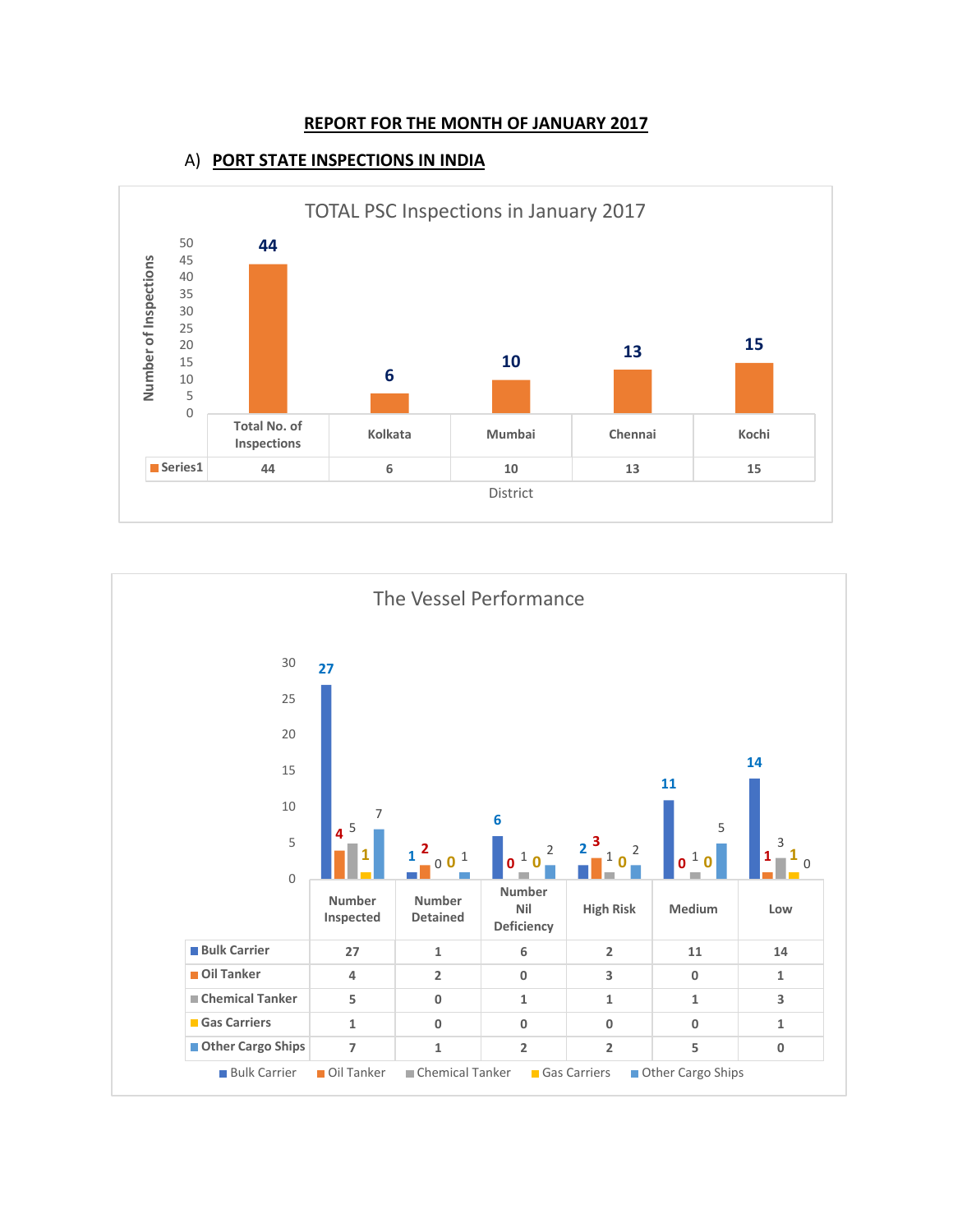

## **Key Performance Indicators:**

- 1. The average per Surveyor PSC inspections are maximum at Kochi district with 5 inspections/Surveyors.
- 2. Bulk Carriers constitute 62% of all vessels inspected. 43.2% of all vessels inspected were low risk vessels.
- 3. The detention rate was 9.1%. Out of 4 vessels detained, 2 were oil tankers.
- 4. Panama Flag had a 33.3% detention rate while in recognized organizations, NKK had the highest detention rate of 22.2%.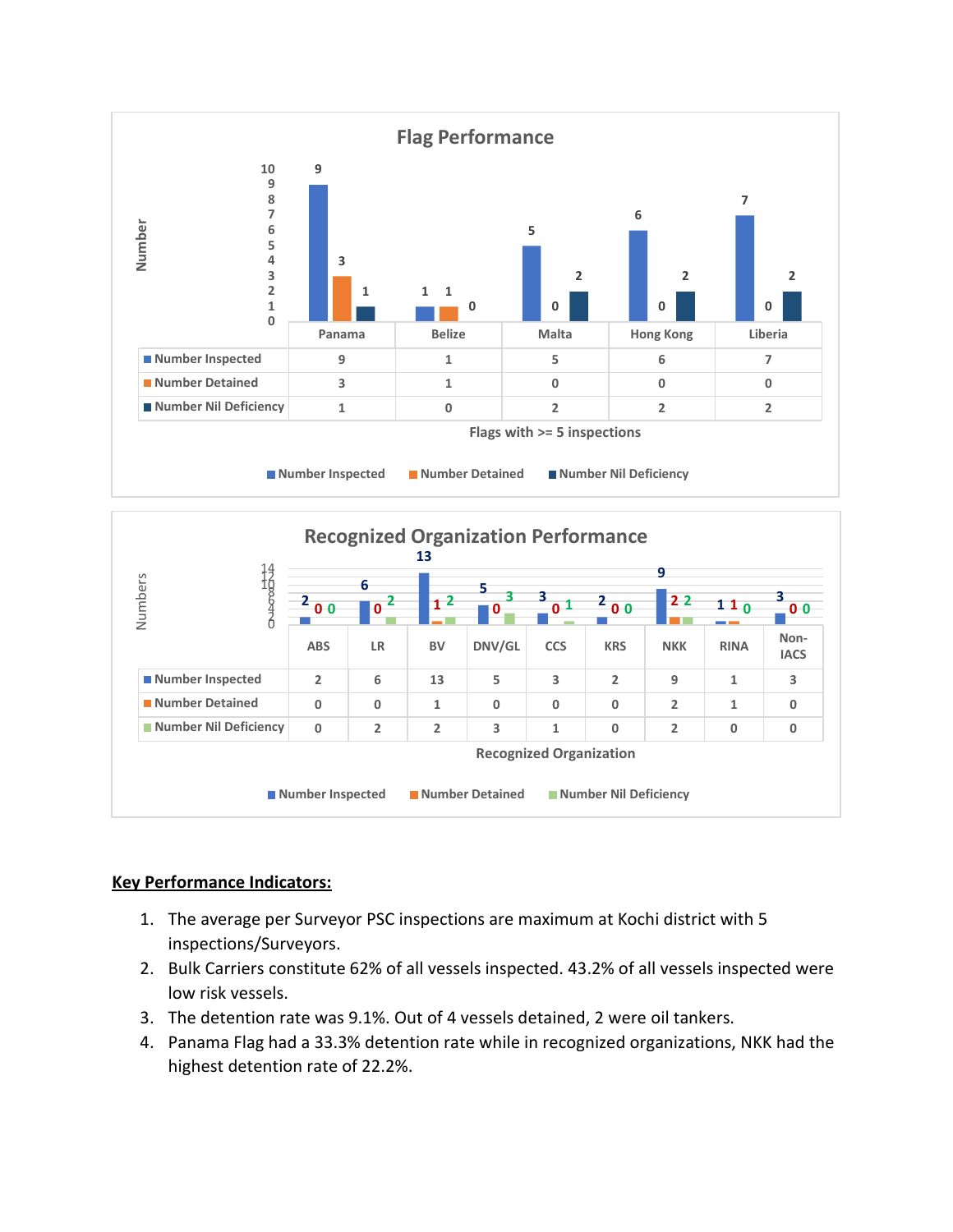# B) **Indian Vessels: Flag State Performance**



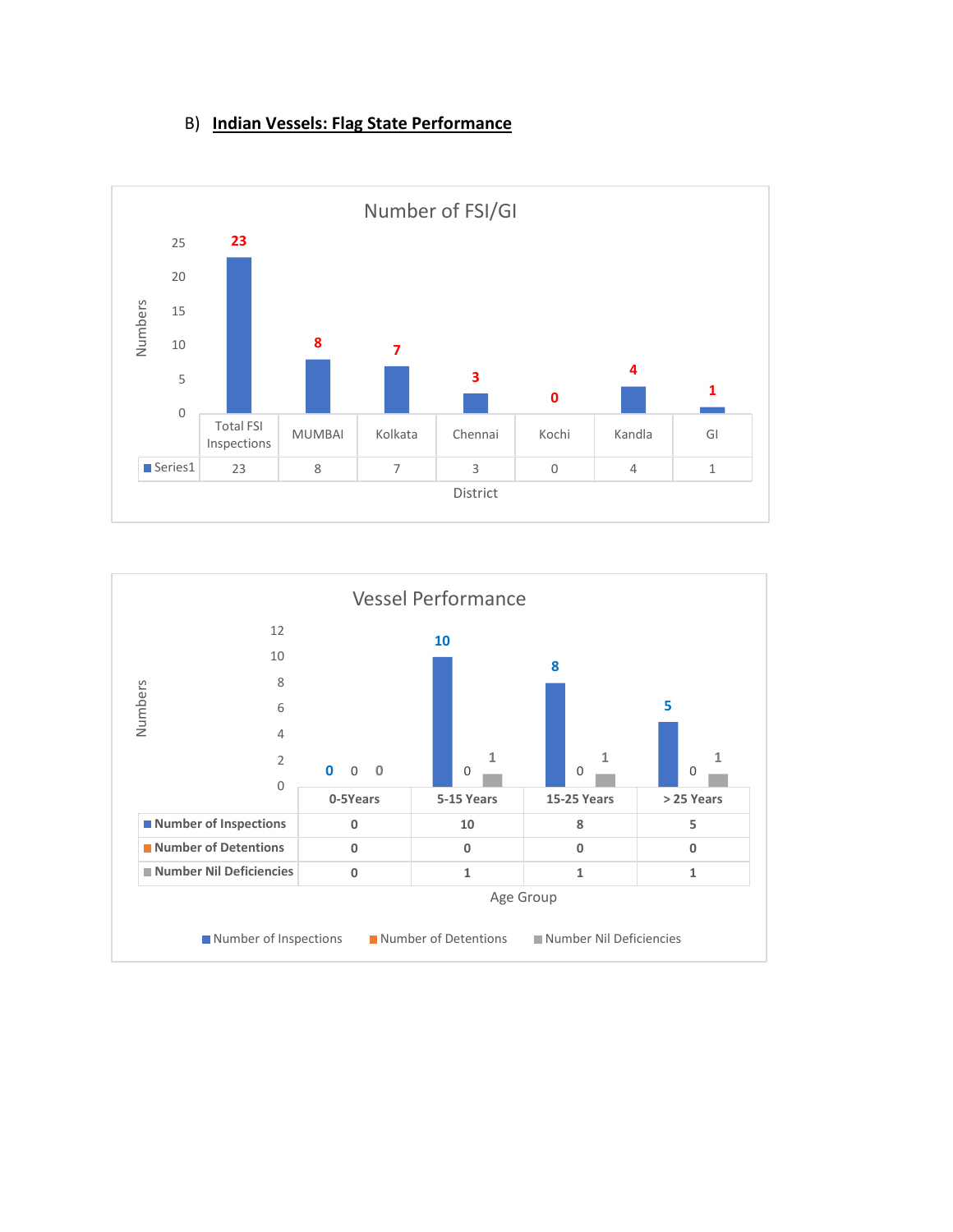

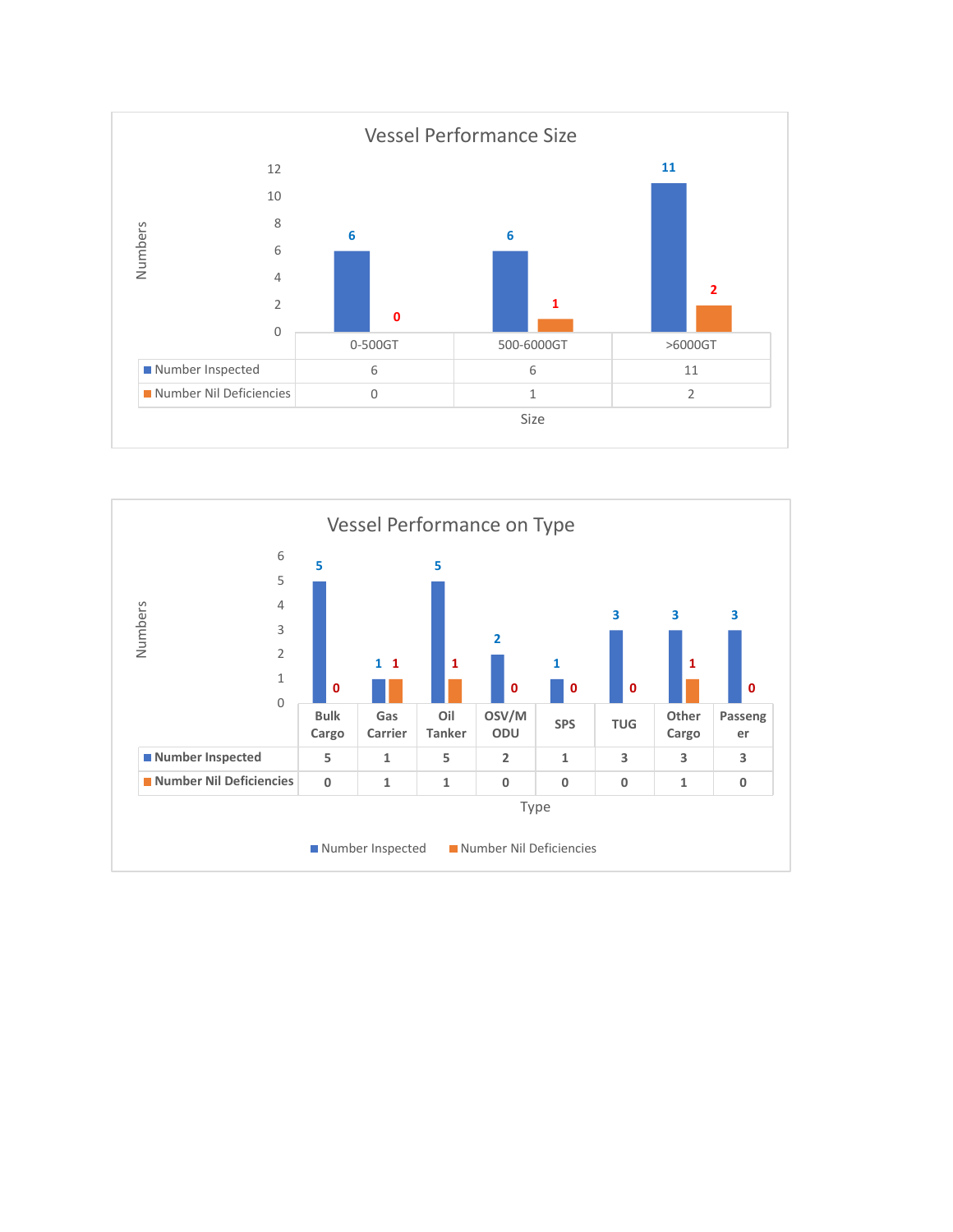## C) **Indian Vessels: Performance In PSC Inspections abroad**



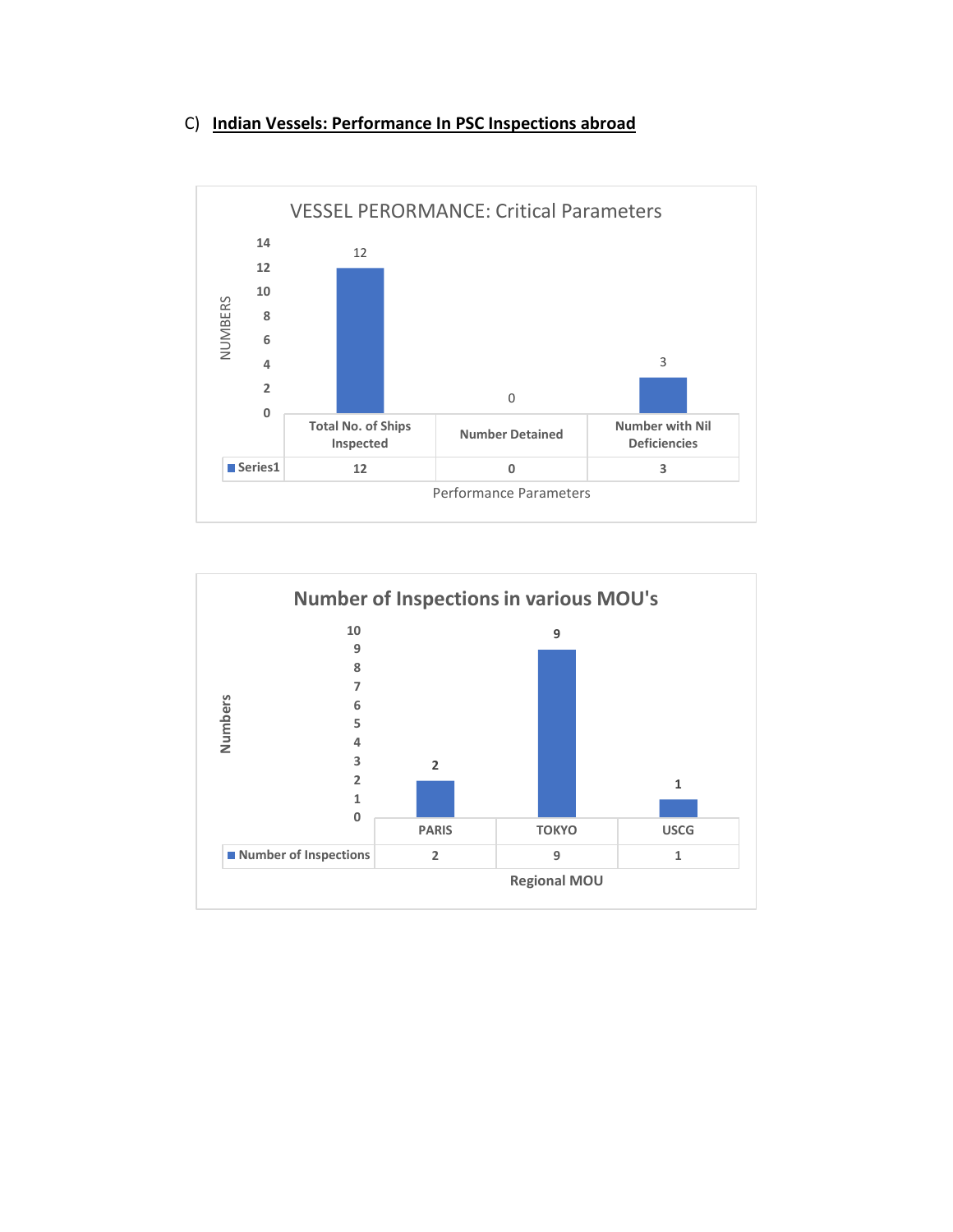



#### **XXXXXXXXXXXXXXXXXXXXXXXXXXXXXXXXXXXX**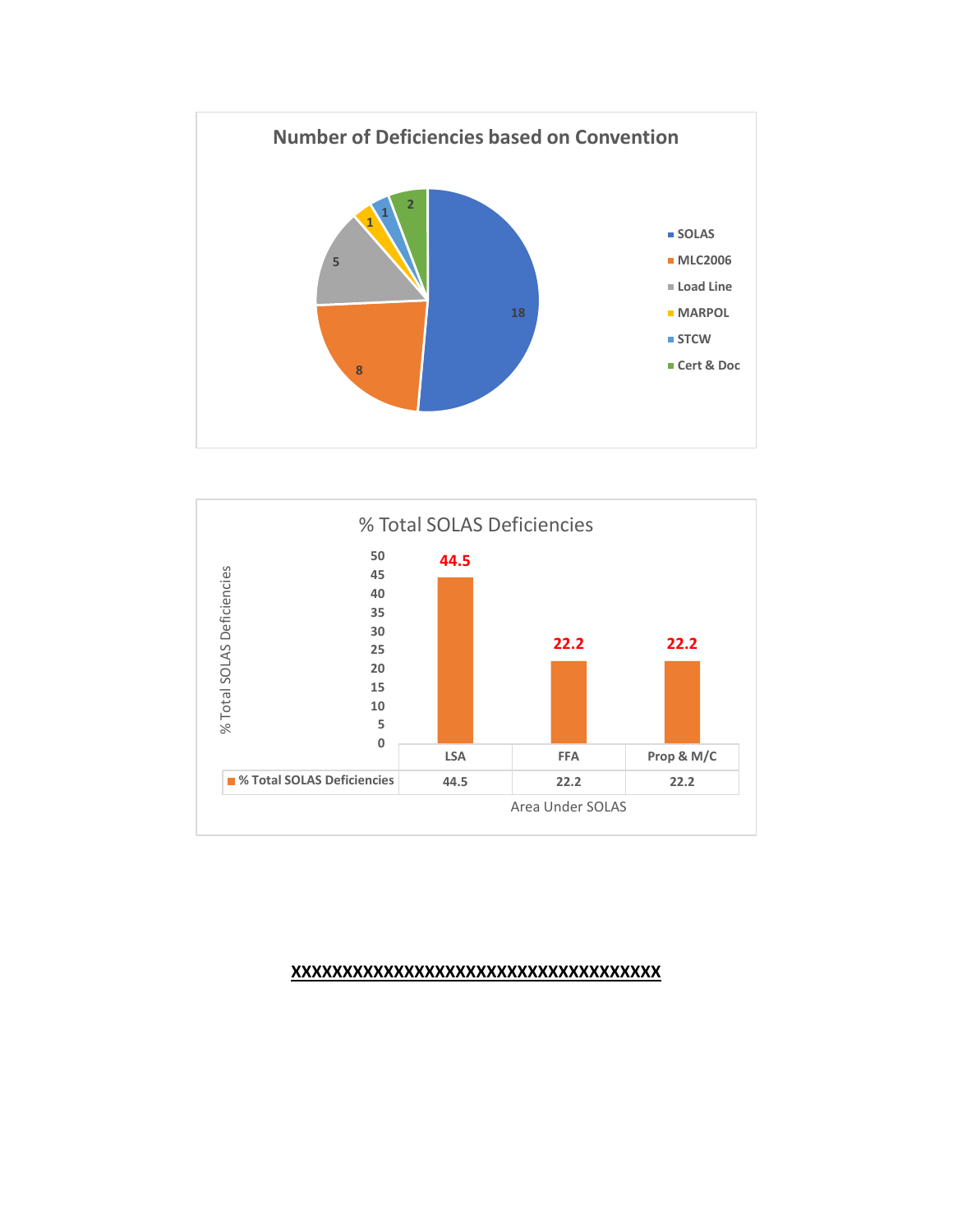| <b>List of Authorized Surveyors</b> |         |                                   |                       |                       |                  |                |  |
|-------------------------------------|---------|-----------------------------------|-----------------------|-----------------------|------------------|----------------|--|
| Sr.No                               | MMD     | Name of the PSCO                  | <b>FSI</b>            | <b>PSC</b>            | Jan,<br>2017     |                |  |
|                                     |         |                                   | Authorisation         |                       | FSI              | <b>PSC</b>     |  |
| $\mathbf{1}$                        | Kandla  | Shri P C Majhi, E&SS              | Yes                   | Yes                   | 3                | 0              |  |
| $\overline{2}$                      |         | Capt A K Bishnoi, NS              | Not yet<br>authorised | Not yet<br>authorised | NA               | <b>NA</b>      |  |
| 3                                   |         | Shri YJaisinghani, SS             | Not yet<br>authorised | Not yet<br>authorised | <b>NA</b>        | <b>NA</b>      |  |
| $\overline{4}$                      |         | Capt A K Patel, NS                | Yes                   | Not yet<br>authorised | 0                | <b>NA</b>      |  |
| 5                                   |         | Capt R Sagar, NS                  | Yes                   | Not yet<br>authorised | 0                | <b>NA</b>      |  |
| 6                                   |         | Shri K M Rao, E&SS                | Yes                   | Not yet<br>authorised | 0                | <b>NA</b>      |  |
| $\overline{7}$                      |         | Shri S K Das, E&SS                | Yes                   | Yes                   | $\mathbf 0$      | $\mathbf{2}$   |  |
| 8                                   |         | Capt N K Mandal, NS               | Not yet<br>authorised | Not yet<br>authorised | <b>NA</b>        | <b>NA</b>      |  |
| 9                                   |         | Shri S S Murty, E&SS              | Yes                   | Yes                   | 0                | $\mathbf{1}$   |  |
| 10                                  | Kolkata | Capt N Mukesh, NS                 | Not yet<br>authorised | Not yet<br>authorised | <b>NA</b>        | <b>NA</b>      |  |
| 11                                  |         | Shri A K Sinha, E&SS              | Yes                   | Not yet<br>authorised | 3                | <b>NA</b>      |  |
| 12                                  |         | Capt S Mukhopadhyay,<br><b>NS</b> | Not yet<br>authorised | Not yet<br>authorised | <b>NA</b>        | <b>NA</b>      |  |
| 13                                  |         | Shri U Rehman, E&SS               | Yes                   | Yes                   | $\boldsymbol{0}$ | 3              |  |
| 14                                  |         | Shri A Chaki, E&SS                | Yes                   | Not yet<br>authorised | 4                | <b>NA</b>      |  |
| 15                                  |         | Shri R R Subbarao, E&SS           | Not yet<br>authorised | Not yet<br>authorised | <b>NA</b>        | NA             |  |
| 16                                  | Chennai | Shri J Mukhopadhya,<br>E&SS       | Yes                   | Yes                   | 2                | 3              |  |
| 17                                  |         | Capt S K Das, Dy NA               | Yes                   | Yes                   | $\boldsymbol{0}$ | $\mathbf 0$    |  |
| 18                                  |         | Shri A K Choudhary,<br>E&SS       | Yes                   | Yes                   | $\boldsymbol{0}$ | 1              |  |
| 19                                  |         | Shri J Senthilkumar,<br>E&SS      | Yes                   | Yes                   | 1                | $\overline{7}$ |  |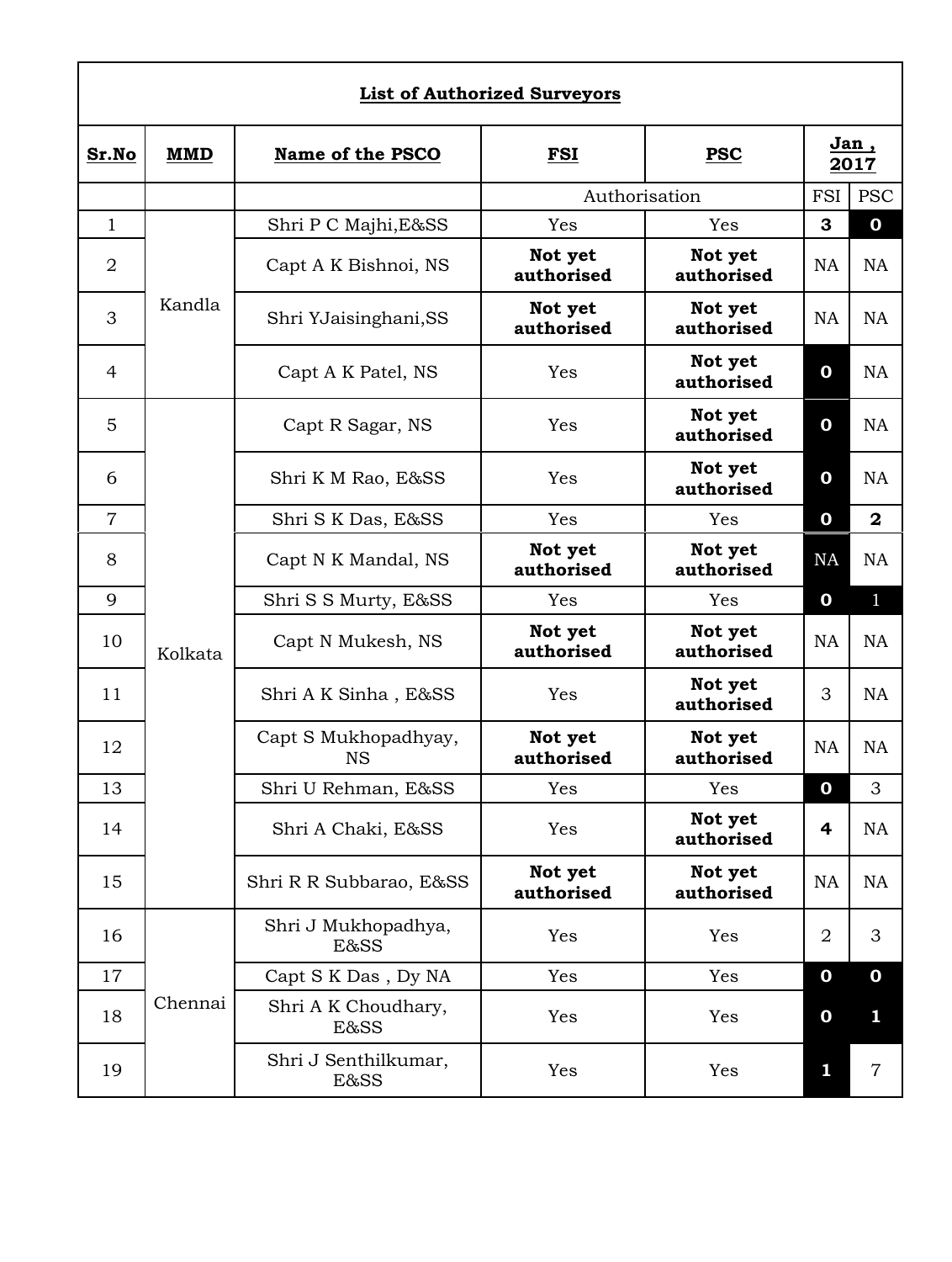| <b>List of Authorized Surveyors</b> |            |                                   |                                                               |                                                           |              |                |  |  |
|-------------------------------------|------------|-----------------------------------|---------------------------------------------------------------|-----------------------------------------------------------|--------------|----------------|--|--|
| Sr.No                               | <b>MMD</b> | Name of the PSCO                  | <b>PSC</b><br>FSI                                             |                                                           | Jan,<br>2017 |                |  |  |
|                                     |            | Authorisation                     |                                                               |                                                           | <b>FSI</b>   | <b>PSC</b>     |  |  |
| 20                                  | Chennai    | Shri Gopikrishna C,<br>E&SS       | Yes                                                           | Yes                                                       | 0            | $\overline{2}$ |  |  |
| 21                                  |            | Capt M K Behl, NS                 | Not yet<br>authorised                                         | Not yet<br>authorised                                     | <b>NA</b>    | <b>NA</b>      |  |  |
| 22                                  |            | Capt T Ghosh, NS                  | Not yet<br>authorised                                         | Not yet<br>authorised                                     | <b>NA</b>    | <b>NA</b>      |  |  |
| 23                                  |            | Capt K S Pandian, NS              | Yes                                                           | Accompanies the<br>PSC Surveyour<br>for PSC<br>inspection | $\mathbf 0$  | <b>NA</b>      |  |  |
| 24                                  |            | Shri J V S Bharathi, R I          | Accompanies the PSC/FSI<br>Surveyour for carrying out PSC/FSI |                                                           | <b>NA</b>    | NA             |  |  |
| 25                                  | Mumbai     | Shri S S Gadkar, Dy CS<br>(I/C)   | Yes                                                           | Yes                                                       | 1            | $\mathbf 0$    |  |  |
| 26                                  |            | Capt S I Abul Kalam<br>Azad, N S  | Yes                                                           | Yes                                                       | $\mathbf 0$  | $\overline{2}$ |  |  |
| 27                                  |            | Shri S Oraon, E&SS                | Yes                                                           | Yes                                                       | $\mathbf 0$  | $\mathbf 0$    |  |  |
| 28                                  |            | Capt D J Joseph, NS               | Posted to DGS Mumbai                                          |                                                           | <b>NA</b>    | <b>NA</b>      |  |  |
| 29                                  |            | Capt A Joseph, NS                 | Posted to DGS Mumbai                                          |                                                           | <b>NA</b>    | <b>NA</b>      |  |  |
| 30                                  |            | Shri S Kumar, E&SS                | Yes                                                           | Yes                                                       | 5            | 1              |  |  |
| 31                                  |            | Shri S K Shrivastava<br>$, E8$ SS | Yes                                                           | Yes                                                       | 1            | 1              |  |  |
| 32                                  |            | Shri N Oommen, Ship<br>surveyour  | Not yet<br>authorised                                         | Not yet<br>authorised                                     | <b>NA</b>    | <b>NA</b>      |  |  |
| 33                                  |            | Capt H Singh, NS                  | Not yet<br>authorised                                         | Not yet<br>authorised                                     | <b>NA</b>    | <b>NA</b>      |  |  |
| 34                                  |            | Capt V S Manhas, NS               | Not yet<br>authorised                                         | Not yet<br>authorised                                     | <b>NA</b>    |                |  |  |